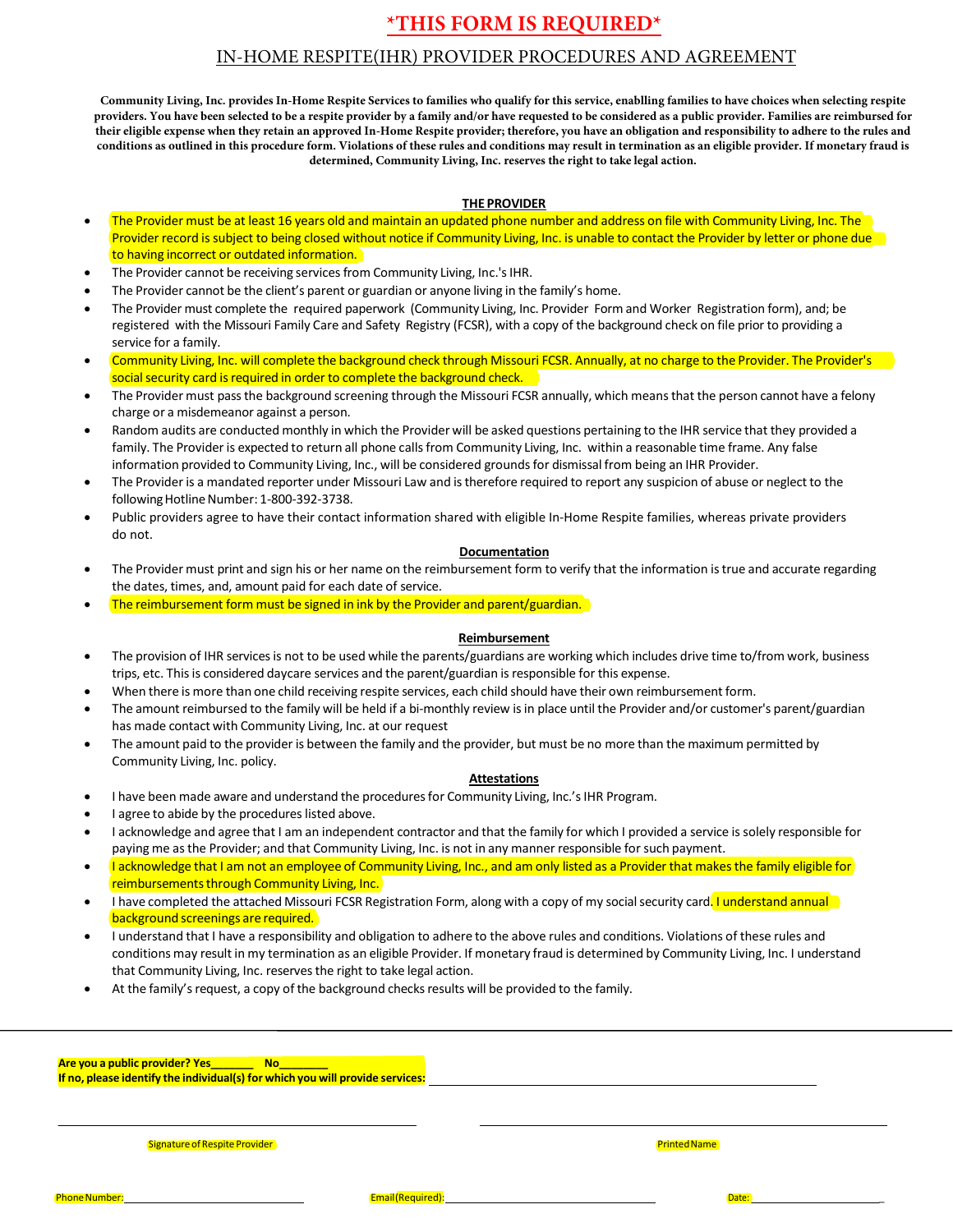| Mail this form and a copy of your social security card |
|--------------------------------------------------------|
| to $107$                                               |
| <b>Sheriff Dierker Ct. O'Fallon, MO 63366</b>          |

|                                                                                                                                                                                                                                                                                                                        | <b>Sheriff Dierker Ct. O'Fallon, MO 63366</b>     |  |                                                                                                   |                           | FCSR USE ONLY                                                                                                                                                                                  |                                               |                          |                            |  |
|------------------------------------------------------------------------------------------------------------------------------------------------------------------------------------------------------------------------------------------------------------------------------------------------------------------------|---------------------------------------------------|--|---------------------------------------------------------------------------------------------------|---------------------------|------------------------------------------------------------------------------------------------------------------------------------------------------------------------------------------------|-----------------------------------------------|--------------------------|----------------------------|--|
|                                                                                                                                                                                                                                                                                                                        | MISSOURI DEPARTMENT OF HEALTH AND SENIOR SERVICES |  |                                                                                                   |                           |                                                                                                                                                                                                |                                               |                          |                            |  |
| FAMILY CARE SAFETY REGISTRY                                                                                                                                                                                                                                                                                            |                                                   |  |                                                                                                   |                           | Register online at www.health.mo.gov/safety/fosr OR mail this<br>form, copy of Social Security card, and payment to Missouri Dept,<br>of Health and Senior Services, Fee Receipts, PO Box 570, |                                               |                          |                            |  |
| <b>WORKER REGISTRATION</b>                                                                                                                                                                                                                                                                                             |                                                   |  |                                                                                                   |                           |                                                                                                                                                                                                | Jefferson City, MO 65102. Register only once! |                          |                            |  |
| REGISTRATION TYPE (Check all that apply. Complete column on right only if Long Term Care/Personal Care selected from left.)                                                                                                                                                                                            |                                                   |  |                                                                                                   |                           |                                                                                                                                                                                                |                                               |                          |                            |  |
| □ Adoptive Parent                                                                                                                                                                                                                                                                                                      |                                                   |  |                                                                                                   |                           | Long Term Care / Personal Care Subcategories<br>(Complete if LTC/PC selected at left.)                                                                                                         |                                               |                          |                            |  |
| Agency Name:                                                                                                                                                                                                                                                                                                           |                                                   |  |                                                                                                   |                           |                                                                                                                                                                                                |                                               |                          |                            |  |
| $\Box$ Child Care                                                                                                                                                                                                                                                                                                      |                                                   |  |                                                                                                   | □ Adult Day Care          |                                                                                                                                                                                                |                                               |                          |                            |  |
| □ Missouri Foster Parent/Family Member of Foster Parent                                                                                                                                                                                                                                                                |                                                   |  |                                                                                                   |                           | $\Box$ Assisted Living Facility                                                                                                                                                                |                                               |                          |                            |  |
| Children's Division County Office:                                                                                                                                                                                                                                                                                     |                                                   |  |                                                                                                   | $\Box$ Hospice            |                                                                                                                                                                                                |                                               |                          |                            |  |
| $\Box$ Hospital<br>$\Box$ Long Term Care/Personal Care (Please choose subcategory at right $\rightarrow$ .)                                                                                                                                                                                                            |                                                   |  |                                                                                                   | □ Hospital LTAC/Swing Bed |                                                                                                                                                                                                |                                               |                          |                            |  |
| □ Mental Health/Psychiatric Hospital                                                                                                                                                                                                                                                                                   |                                                   |  |                                                                                                   |                           | $\Box$ Mental Health – Residential Facility/ICF                                                                                                                                                |                                               |                          |                            |  |
| □ Voluntary (Select voluntary if no other registration type applies.)                                                                                                                                                                                                                                                  |                                                   |  |                                                                                                   |                           | □ Nursing Facility/Skilled Nursing                                                                                                                                                             |                                               |                          |                            |  |
| A one-time registration fee of \$14.00 applies to all categories except Missouri Foster                                                                                                                                                                                                                                |                                                   |  |                                                                                                   |                           | □ Personal Care - Home Health                                                                                                                                                                  |                                               |                          |                            |  |
| Parents, who must list the Missouri Children's Division county office.                                                                                                                                                                                                                                                 |                                                   |  |                                                                                                   |                           |                                                                                                                                                                                                | $\Box$ Personal Care - In-Home Services       |                          |                            |  |
| Have you or an immediate family member ever served in the U.S. Armed Forces?                                                                                                                                                                                                                                           |                                                   |  | $\Box$ Yes $\Box$ No                                                                              |                           |                                                                                                                                                                                                | □ Personal Care - Consumer Directed           |                          |                            |  |
| If Yes, would you like information about military-related services in Missouri?<br><b>SOCIAL SECURITY NUMBER</b> (Mail copy of card with form.)                                                                                                                                                                        |                                                   |  | $\Box$ Yes $\Box$ No                                                                              |                           |                                                                                                                                                                                                |                                               |                          |                            |  |
|                                                                                                                                                                                                                                                                                                                        |                                                   |  |                                                                                                   |                           |                                                                                                                                                                                                | Services/Center for Independent Living        |                          |                            |  |
|                                                                                                                                                                                                                                                                                                                        |                                                   |  |                                                                                                   |                           |                                                                                                                                                                                                | Personal Care - HCY/PDW/DDD/Other             |                          |                            |  |
| PERSONAL INFORMATION (Provide all names you have used, starting with most recent. Include legal names and nicknames.)<br><b>LAST NAME</b>                                                                                                                                                                              | <b>FIRST NAME</b>                                 |  |                                                                                                   |                           | MIDDLE NAME                                                                                                                                                                                    |                                               |                          | SUFFIX (JR., SR., II, III) |  |
|                                                                                                                                                                                                                                                                                                                        |                                                   |  |                                                                                                   |                           |                                                                                                                                                                                                |                                               |                          |                            |  |
| BIRTH NAME (LIST FULL NAME)                                                                                                                                                                                                                                                                                            |                                                   |  | PRIOR NAMES USED (IF APPLICABLE, LIST FIRST AND LAST NAMES.)  DATE OF BIRTH (MM-DD-YYYY)   GENDER |                           |                                                                                                                                                                                                |                                               |                          |                            |  |
|                                                                                                                                                                                                                                                                                                                        |                                                   |  |                                                                                                   |                           |                                                                                                                                                                                                |                                               |                          | ⊔м<br>」F                   |  |
| <b>CONTACT INFORMATION</b><br>MAILING ADDRESS (ENTER YOUR STREET ADDRESS OR POST OFFICE BOX. THIS ADDRESS MUST BE DIFFERENT FROM EMPLOYER ADDRESS.)                                                                                                                                                                    |                                                   |  |                                                                                                   |                           |                                                                                                                                                                                                |                                               |                          |                            |  |
|                                                                                                                                                                                                                                                                                                                        |                                                   |  |                                                                                                   |                           |                                                                                                                                                                                                |                                               |                          |                            |  |
| <b>CITY</b>                                                                                                                                                                                                                                                                                                            |                                                   |  | <b>STATE</b>                                                                                      |                           | ZIP CODE                                                                                                                                                                                       |                                               | <b>COUNTY</b>            |                            |  |
| <b>TELEPHONE</b>                                                                                                                                                                                                                                                                                                       | <b>EMAIL ADDRESS (REQUIRED)</b>                   |  |                                                                                                   |                           |                                                                                                                                                                                                | COUNTRY (COMPLETE ONLY IF OUTSIDE U.S.)       |                          |                            |  |
|                                                                                                                                                                                                                                                                                                                        |                                                   |  |                                                                                                   |                           |                                                                                                                                                                                                |                                               |                          |                            |  |
| EMPLOYER ASSOCIATED WITH THIS REGISTRATION (Complete either left or right column, not both.)                                                                                                                                                                                                                           |                                                   |  |                                                                                                   |                           |                                                                                                                                                                                                |                                               |                          |                            |  |
| $\Box$ My current/potential child care, long term care or mental health care employer is:                                                                                                                                                                                                                              |                                                   |  |                                                                                                   |                           | $\angle$ No Employer, because I am a(n):                                                                                                                                                       |                                               |                          |                            |  |
| EMPLOYER NAME<br>N/A                                                                                                                                                                                                                                                                                                   |                                                   |  |                                                                                                   |                           |                                                                                                                                                                                                | □ Adoptive Parent                             |                          |                            |  |
| <b>EMPLOYER ADDRESS</b>                                                                                                                                                                                                                                                                                                |                                                   |  |                                                                                                   |                           |                                                                                                                                                                                                | $\Box$ Foster Parent/Family Member            |                          |                            |  |
| N/A                                                                                                                                                                                                                                                                                                                    |                                                   |  |                                                                                                   |                           |                                                                                                                                                                                                | $\Box$ Home Child Care Provider               |                          |                            |  |
| <b>EMPLOYER CITY</b><br><b>STATE</b><br>ZIP<br><b>N/A</b><br>N/A<br>N/A                                                                                                                                                                                                                                                |                                                   |  |                                                                                                   |                           |                                                                                                                                                                                                | Student                                       | Private Pay/Private Duty |                            |  |
| <b>EMPLOYER TELEPHONE</b>                                                                                                                                                                                                                                                                                              | <b>EMPLOYER CONTACT NAME</b>                      |  | EMPLOYER CONTACT TITLE                                                                            |                           |                                                                                                                                                                                                | $\Box$ Volunteer                              |                          |                            |  |
| N/A                                                                                                                                                                                                                                                                                                                    | N/A                                               |  | N/A                                                                                               |                           |                                                                                                                                                                                                | ∟Other (Explain:_                             |                          |                            |  |
| <b>REGISTRATION AGREEMENT</b>                                                                                                                                                                                                                                                                                          |                                                   |  |                                                                                                   |                           |                                                                                                                                                                                                |                                               |                          |                            |  |
| The information provided is complete and accurate to the best of my knowledge. I understand it is unlawful to withhold or falsify information required on this                                                                                                                                                         |                                                   |  |                                                                                                   |                           |                                                                                                                                                                                                |                                               |                          |                            |  |
| form. I grant my permission for the Missouri Department of Health and Senior Services (DHSS) to obtain any and all background information authorized by<br>law to process this request. Furthermore, I authorize the DHSS to release the fact that I am a registrant in the Family Care Safety Registry (FCSR) and any |                                                   |  |                                                                                                   |                           |                                                                                                                                                                                                |                                               |                          |                            |  |
| related background information to the requester of the FCSR for employment purposes only, as provided in §210.921, subsection 1, subdivisions (1) and (2),                                                                                                                                                             |                                                   |  |                                                                                                   |                           |                                                                                                                                                                                                |                                               |                          |                            |  |
| RSMo. For purposes of the FCSR, "employment purposes" includes direct employer/employee relationships, prospective employer/employee relationships,<br>and screening and interviewing of persons or facilities by those persons contemplating the placement of an individual in a child care, elder care or personal   |                                                   |  |                                                                                                   |                           |                                                                                                                                                                                                |                                               |                          |                            |  |
| care setting. I understand that if I dispute the information contained in the FCSR I have the right to appeal the accuracy of the transfer of information to the                                                                                                                                                       |                                                   |  |                                                                                                   |                           |                                                                                                                                                                                                |                                               |                          |                            |  |
| FCSR within thirty (30) days of receiving the results of the background screening.                                                                                                                                                                                                                                     |                                                   |  |                                                                                                   |                           |                                                                                                                                                                                                |                                               |                          |                            |  |

**NOTICE:** The FCSR may choose to deposit the check enclosed electronically as an ACH debit entry to my designated bank account. I understand that my signature below authorizes my financial institution to deduct this payment from my account. In the event that DHSS or its subcontractor is unable to secure funds from my account or I provide insufficient or inaccurate information regarding my account, my obligation to the DHSS will remain unpaid and further collection action may be taken by the DHSS or its subcontractor, including, but not limited to, returned check fees.

SIGNATURE OF APPLICANT STRUCANT AND RESERVE THE OF SIGNATURE (MUST BE WITHIN SIX MONTHS OF SUBMISSION.)